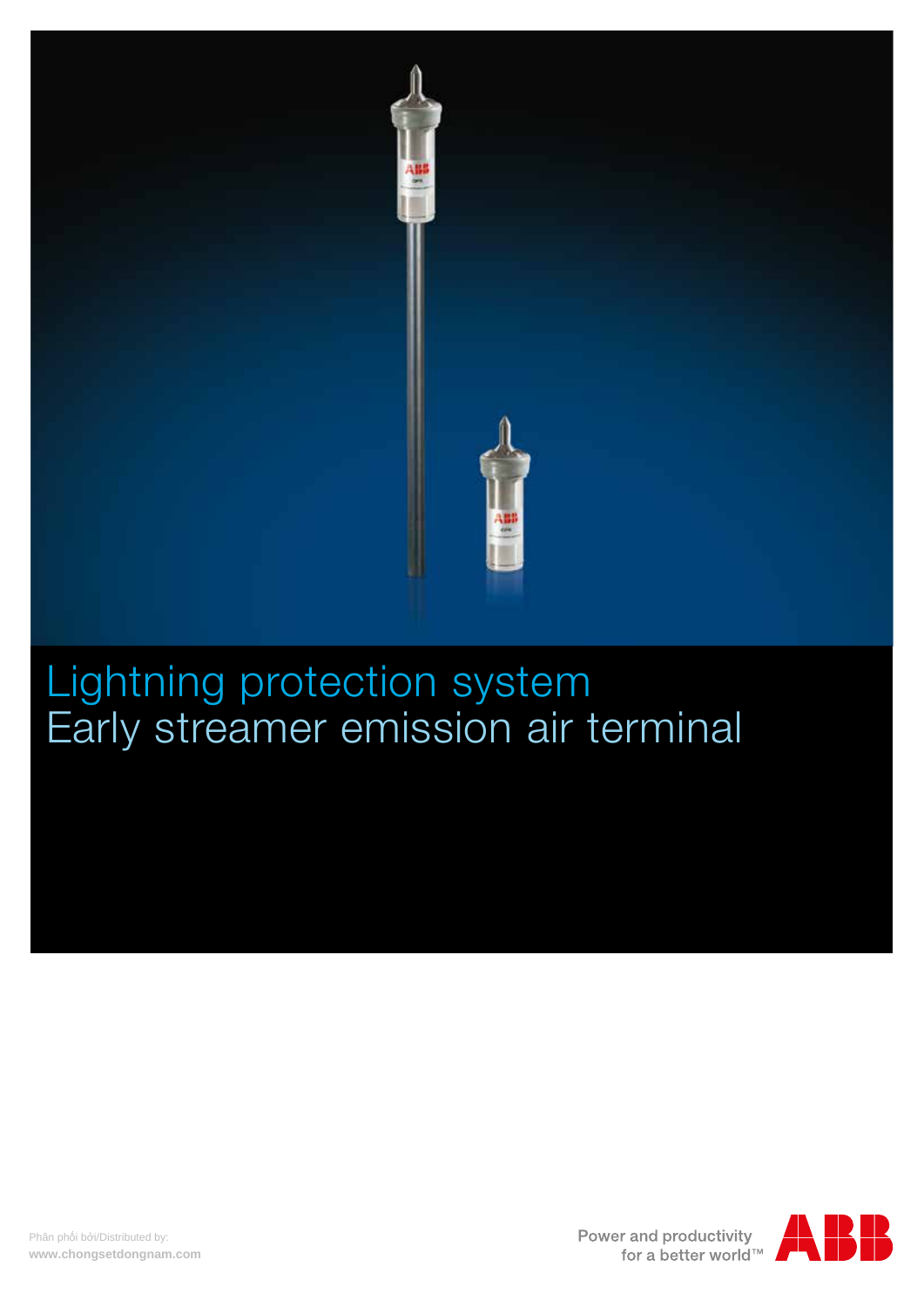# OPR Early streamer emission air terminal

# The OPR efficiency (ΔT)

Lightning is one of the most spectacular meteorological phenomena. Generated by the interaction of clouds elements (water and ice), it can kill, injure and damage. The unique efficiency of the OPR Early streamer emission is based on the difference (ΔT), measured in a laboratory, in between the emission time of the OPR and the one from a simple rod. The OPR ESE air terminal is composed of a striking point connected to a down conductor to conduct the lightning to the ground. The contract of the ground variable values of the Upward leaders and the Meeting point

### Complete autonomy

During a storm the ambient electric field may rise from 600 V to 10-20 kV/m. When the electric field reach this level representing a minimum risk for a lightning, the OPR begins to get activated and generates high voltage pulses, helping to create and propagating an upward leader. After a strike on the OPR, the lightning current is driven to ground by the down conductor to the earth termination system.











### Radius of protection

The radius of protection (Rp) of the OPR is calculated according to the NF C 17-102 (edition 2011). It depends on the OPR efficiency (ΔT) expressed in micro-seconds. The maximum value for ΔT is 60 µs.

The risk assessment shall be calculated according to the NF C 17-102 Annex A / IEC 62305-2 and will define the protection level (LPL I, II, III or IV) which will be used in the determination of the OPR radius of protection.

|                                 | <b>ELPL FEEDLIFFERE III ELPL IV</b> |     |      |  |
|---------------------------------|-------------------------------------|-----|------|--|
| Rolling sphere radius $r(m)$ 20 |                                     | :30 | : 45 |  |



#### OPR radius of protection

| <b>Protection level</b> |                             | $1(r = 20 m)$ |               |               | $\parallel$ II (r = 30 m) |               | $\ln(r = 45 \text{ m})$ |               | $N(r = 60 m)$ |               |               |                   |
|-------------------------|-----------------------------|---------------|---------------|---------------|---------------------------|---------------|-------------------------|---------------|---------------|---------------|---------------|-------------------|
| <b>OPR</b>              | <b>OPR 30</b>               | <b>OPR 45</b> | <b>OPR 60</b> | OPR 30        | <b>OPR 45</b>             | <b>OPR 60</b> | <b>OPR 30</b>           | <b>OPR 45</b> | <b>OPR 60</b> | <b>OPR 30</b> | <b>OPR 45</b> | OPR <sub>60</sub> |
| h (m)                   | Radius of protection Rp (m) |               |               |               |                           |               |                         |               |               |               |               |                   |
|                         | .9                          | 25            | ᠊             | 22            | 28                        | 35            | 25                      | 32            | 39            | 28            | 36            | 43                |
|                         |                             | 38            |               | 33            |                           |               | 38                      | 48            | .58           |               |               |                   |
|                         |                             |               | 63            |               |                           | 69            | 51                      | 65            | א י           |               |               |                   |
|                         | 48                          | 63            | 79            | 55            |                           | 86            | 63                      | 81            | 97            |               | 89            | 10.               |
|                         |                             | 63            | 79            | 55            |                           | 87            | 64                      | 81            | OJ.           |               | 90            |                   |
|                         |                             | 64            | 79            | .56           |                           |               | 65                      | 82            | 98            | ۰, 1          |               |                   |
|                         |                             |               |               |               |                           |               | 66                      | 83            |               |               |               |                   |
|                         | -50                         | 65            | 80            | : 58          |                           | 89            | -69                     | 85            |               | 78            | 95            |                   |
|                         |                             | 65            | 8C            | .59           |                           | 89            |                         | 86            | 102           | R-            | 97            |                   |
|                         |                             | -65           | 76            | -58           |                           | 89            | 75                      | 90            | 105           | 89            | 104           |                   |
|                         |                             | 65            |               | $.5^{\prime}$ |                           | 88            | 75                      | 90            | 105           | 89            | 104           | 12C               |
|                         |                             | 65            |               | .55           |                           | 86            | 74                      | 90            | 105           |               | 105           | 20                |
| 60                      |                             | -65           | 69            | -52           | 75                        | 85            | 73                      | 90            | 104           | 90            | 105           | 120               |

#### 2 | ABB OPR lightning protection system

Phân phối bởi/Distributed by:<br>**www.chongsetdongnam.com**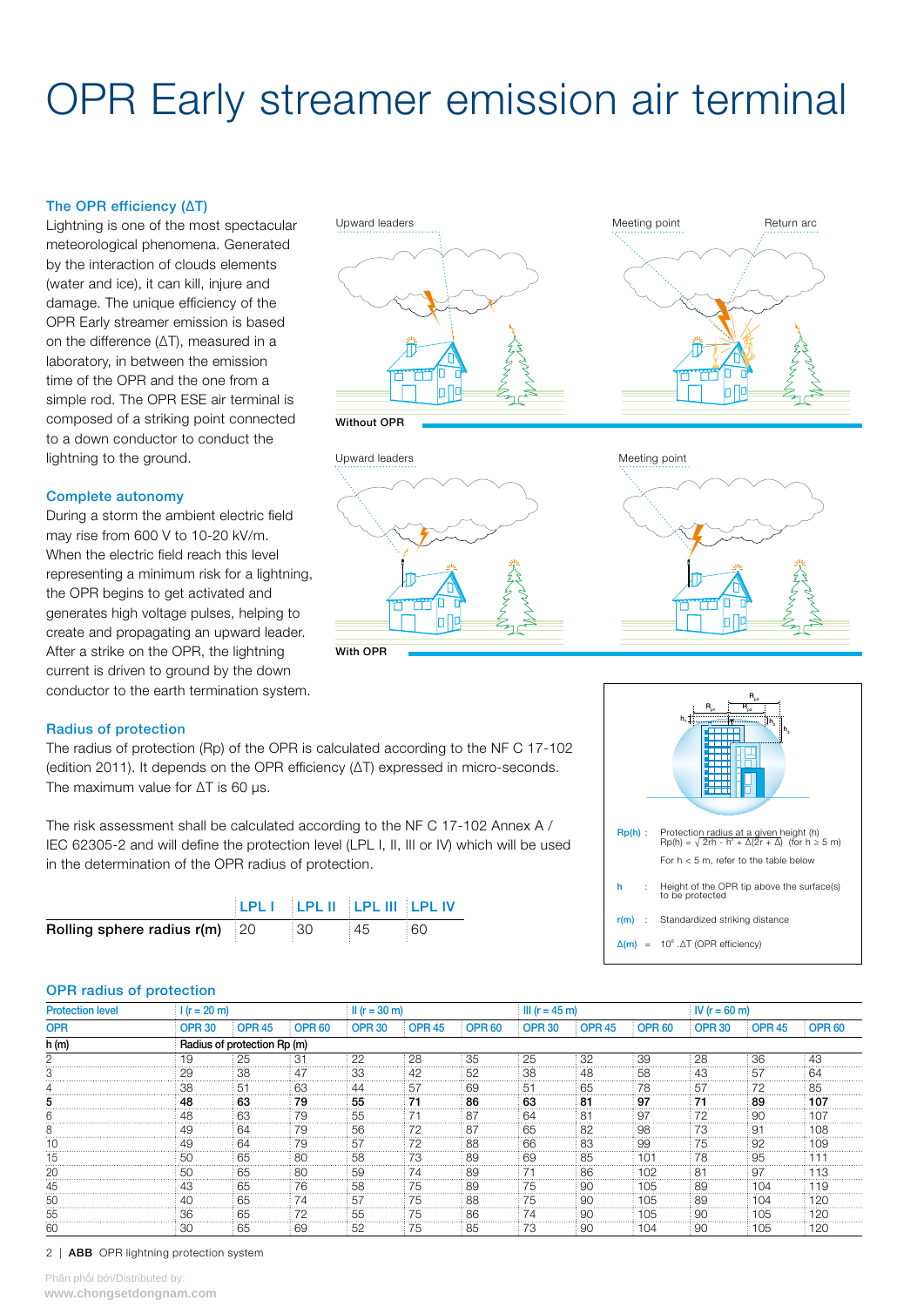# A complete expertise

# OPR ordering details

| ΔT | <b>Description</b> | <b>Type</b> | Order code                    | <b>Weight</b> |
|----|--------------------|-------------|-------------------------------|---------------|
| μs |                    |             |                               | ka            |
| 30 | OPR 30             |             | IMH3000 2CTB899800R7000 2.400 |               |
| 45 | : OPR 45           |             | IMH4500 2CTB899800R7500 2.400 |               |
| 60 | OPR 60.            |             | IMH6000 2CTB899800R7100 2.400 |               |

Mast to be ordered separately.

Maximum operating temperature: 120 °C.

#### Masts

| <b>Height</b> | <b>Description</b>                | : Type | : Order code                  | Weight<br>$(1$ pce) |
|---------------|-----------------------------------|--------|-------------------------------|---------------------|
| m             |                                   |        |                               | : ka                |
| 2.3           | Stainless steel ESEAT mast Ø 30   |        | MAT3002 2CTH070002R0000 3.000 |                     |
| 3.0           | : Stainless steel ESEAT mast Ø 35 |        | MAT3503 2CTH070011R0000 5.200 |                     |

To be noted that the MAT3503 needs to be ordered with it screw and fixing kit KFP0035 made of a connecting clamp especially designed for Ø 35 mm mast.

### Kit for MAT3503

| <b>Description</b> | Type | Order code              | Weight          |
|--------------------|------|-------------------------|-----------------|
|                    |      |                         | $(1$ pce)<br>ka |
| Screw and fixing   |      | KFP0035 2CTH050027R0000 |                 |

## Installing / testing

The installation and verification of lightning protection systems using one or more OPR units must be performed in accordance with the manufacturer's recommendations and to the NF C 17-102 standard.